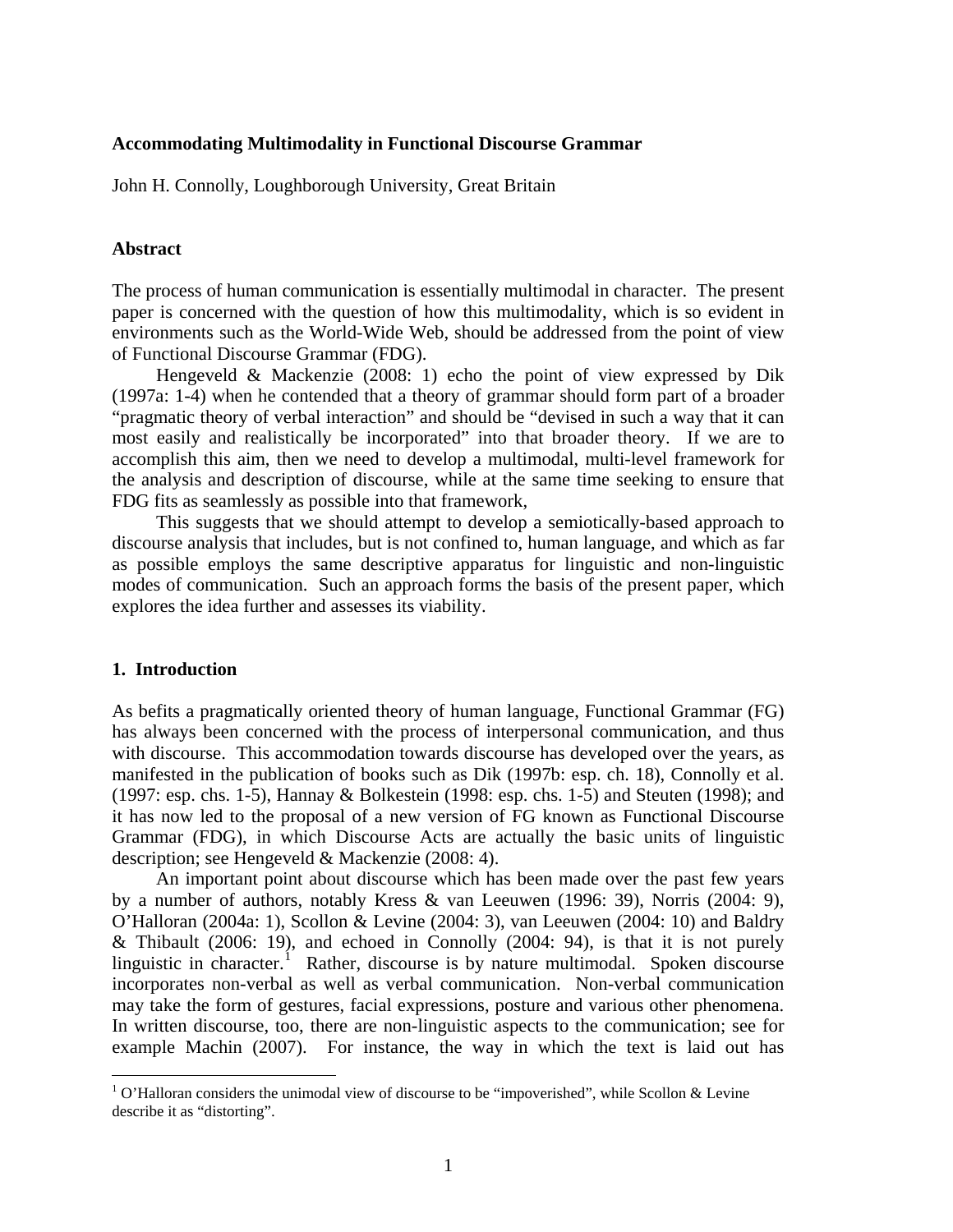significance. Headings are usually placed on a line of their own, preceding the text that they introduce, and highlighted by some means, such as bold typeface and perhaps centring, while page numbers are set apart at the top or bottom of pages, and thus distinguished from any other numeric content; see further Connolly (2008: 278-282). Moreover, the use of features such as boldface, italicisation or underlining may contribute to the way in which texts are interpreted in relation to emphasis, for example.

 Contemporary technology, of course, through the provision of digital multimedia, makes possible the creation of documents that are more highly multimodal than ever. Web pages are the obvious example. These can contain not only text but also still and/or moving images, speech, music, sound-effects and so forth, in more-or-less any combination.

 Given, then, that discourse is in general multimodal, what are the implications for Functional *Discourse* Grammar? A possible, conventional answer to this question might run as follows. FDG is a *linguistic* framework and, as such, does not seek to incorporate other modes of communication. Now, there is nothing wrong with imposing such a restriction, and so those who wish to confine their attention to *linguistic* pragmatics are quite free to do so. Having said this, however, we should at least consider how talk and

text relate to non-verbal modes of communication, as part of their communicative context. Pragmatics is concerned with the use of language in context, and FDG explicitly provides for a contextual component. For more on the issue of context within FDG, see Connolly (2004, 2007a, 2007b, 2008), Janssen, (2007), Butler (2008b), García Velasco (2008), Keizer (2008), Rijkhoff (2008) and Cornish (2009). Context has also been treated by many authors outside of FDG. Some useful discussions include Auer (1992, 2009), Goodwin & Duranti (1992), Gumperz (1992a, 1992b), Linell (1998: 127-158), Akman & Bazzanella (2003), Bach (2004, 2005), Fetzer (2004, 2007), Givón (2005), Fetzer & Fischer (2007) and Okada (2007).

 Alternatively, can we be a little more adventurous? Can we develop a framework for the analysis and description of discourse which encompasses multimodality and which incorporates linguistic discourse as an integrated subcomponent? This would still allow for the purely linguistic treatment of discourse, but would not be limited to linguistic aspects. What are the implications of such a proposal?

 The answer to this question depends centrally on the way in which discourse is to be treated within the overall theoretical framework. Consequently, we shall begin by giving some consideration to discourse and its analysis.

#### **2. The treatment of discourse**

As van Dijk (1997: 3-4) points out, the term "discourse" has several senses. In its most abstract sense it denotes "discourse in general", and in a slightly less abstract sense it can be applied to broad types of discourse, classified either by domain (e.g. "linguistic discourse") or outlook/ideology, (e.g. "the discourse of liberalism").<sup>[2](#page-1-0)</sup> In a more concrete sense, it can be used to refer to an individual discourse, such as a particular conversation or a particular textbook. An individual discourse is termed a "microdiscourse" by Conley

<span id="page-1-0"></span><sup>&</sup>lt;sup>2</sup> The term "genre" is often used to mean a discourse-type as classified by domain, though not usually a discourse-type as classified by outlook/ideology. For a recent discussion of genre, see Unger (2006).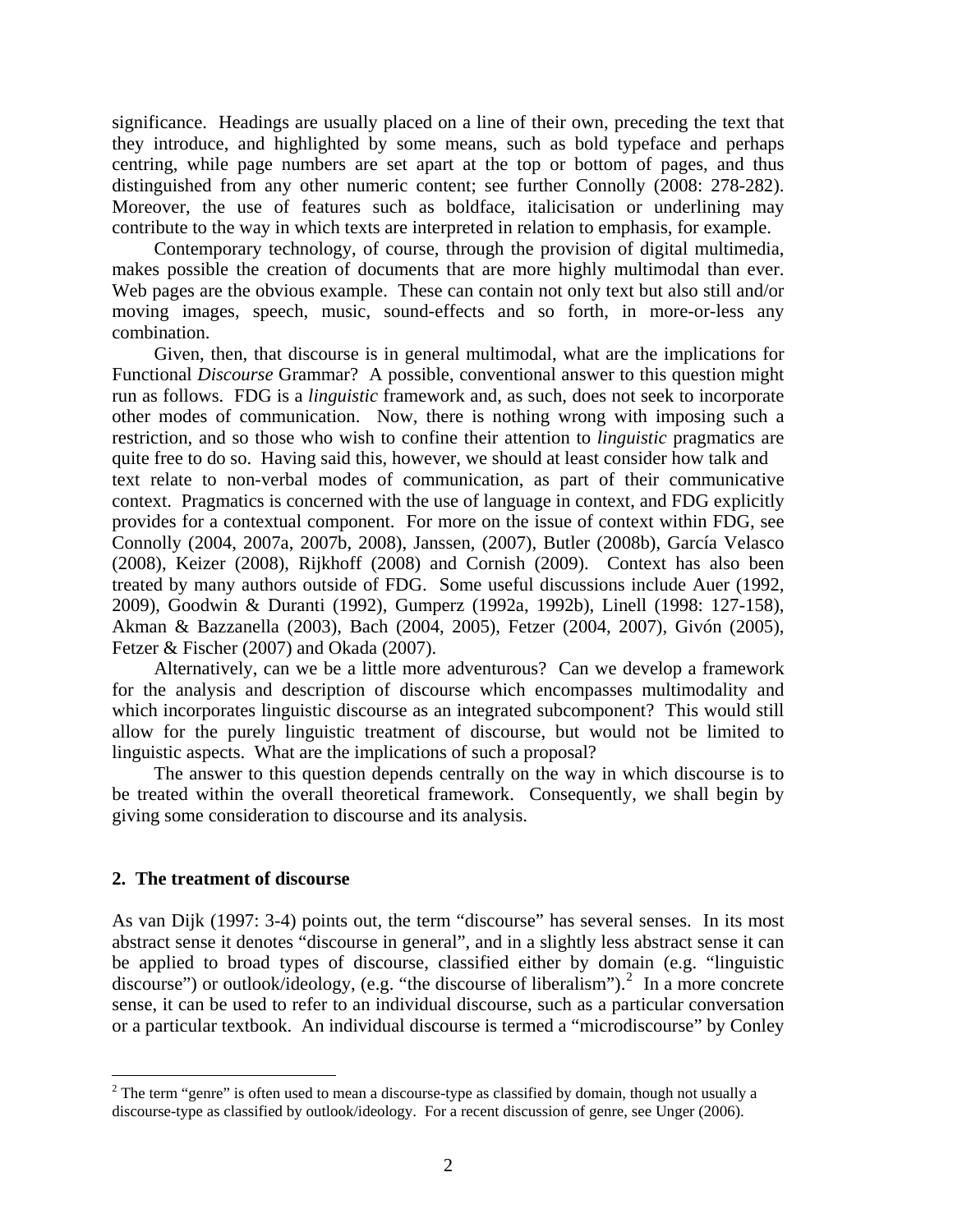& O'Barr (1998: 7), who contrast it with "macrodiscourse" in the more abstract sense found in expressions like "the discourse of liberalism".

 However, there is an additional sense, which we can appreciate if we think, for example, of the current debate on global warming. If a debate is a kind of dialogue, and if a dialogue is a kind of discourse, then clearly the global warming debate is a kind of discourse. This is a concrete sense of the term "discourse", as the debate consists in concrete communicative events rather than abstract classificatory types (though of course the debate may be classified in terms of its domain (the interface between meteorology and ecology) and ideology (the conflict between environmentalism and consumerism)). However, it is made up of numerous individual discourses, such as political speeches, newspaper articles, and so on. We may therefore call it a "large-scale discourse" as opposed to an individual discourse.

These different senses of "discourse" form a four-level hierarchy:<sup>[3](#page-2-0)</sup>

- (1) (a) Hyper-level: discourse *in abstracto*.
	- (b) Macro-level: abstract discourse-type.
	- (c) Meso-level: large-scale discourse.
	- (d) Micro-level: individual discourse.

 Discourse analysis, as developed and practised within linguistics, has been directed principally at micro-level discourse. Both FG and FDG have followed in this tradition. The higher levels in (1) supply (part of) the context of the micro-level discourse, and are therefore associated with what is termed its "discoursal context" in Connolly (2007a: 195, 2007b: 1[4](#page-2-1)). $4$ 

 Dik (1997b: ch.18) proposed, in outline form, an eclectic but serviceable framework for the treatment of (micro-)discourse. His reasons for doing so are summarised in Dik (1997b: 409). He envisaged FG as a module within an integrated model of the natural language user (NLU), aimed at explaining how NLUs can communicate through verbal interaction; and he acknowledged that such interaction generally takes place not in isolated clauses but in larger and more complex, coherent units. Consequently (he stated), even if we were able to arrive at an optimal theory of the clause, this would still leave us well short of a theory that explained communicative competence. Hence, in order for FG to satisfy its avowed standards of adequacy, its ultimate goal had to be to provide an account of discourse.

 He also pointed out that because clause structure is sensitive to discourse influences, no optimal theory of the isolated clause would be possible. This principle is very much at the heart of FDG as well.

 Dik (1997b: 428) characterised the organisation of discourse, at the interpersonal level, in terms of the following hierarchy:

<sup>&</sup>lt;sup>3</sup> The terminology employed here builds upon the nomenclature of Conley & O'Barr (1998).

<span id="page-2-1"></span><span id="page-2-0"></span><sup>&</sup>lt;sup>4</sup> Note that the term "discoursal" rather than "discourse" context is being used here. The term "discoursal" context" is explicitly intended to denote the *multimodal* environment of a text or fragment.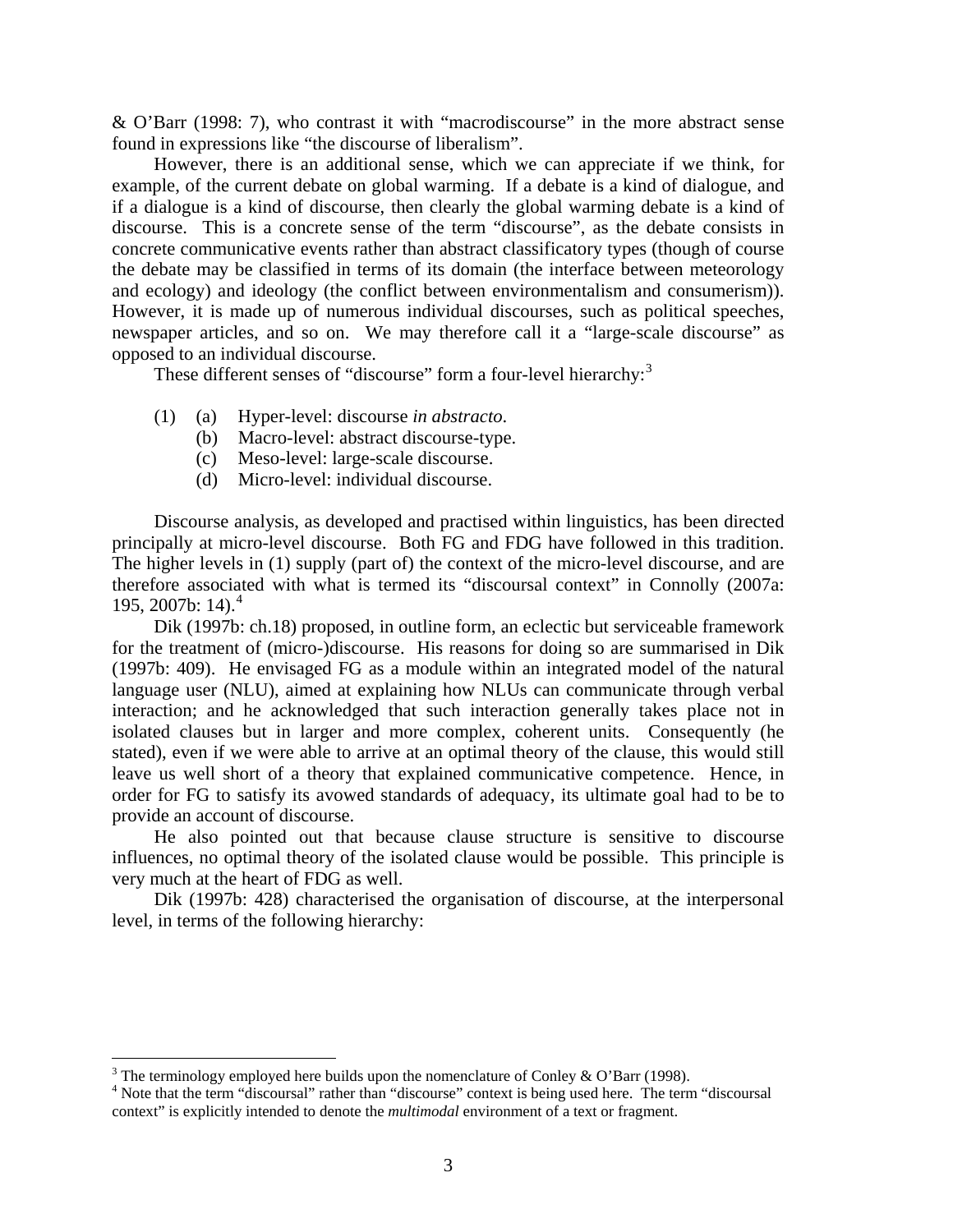- (2) (a) Discourse event
	- (b) Turn sequence
	- (c) Turn
	- (d) Speech act sequence
	- (e) Speech act

However, in FDG the two fundamental categories are:

- (3) (a) Move
	- (b) Discourse Act

Thus, the Move is regarded as the highest-ranking unit, since it is believed to be the largest unit pertinent to grammatical analysis; see Hengeveld & Mackenzie (2008: 50). Put another way, FDG is concerned with those layers of the individual discourse that it makes sense to describe in terms of the whole set of linguistic levels of representation (the Interpersonal, the Representational, the Morphosyntactic and the Phonological); and the Move is considered the upper limit of the scope of morphosyntactic and phonological phenomena.

 Of course, the validity of recognising higher-ranking units of discourse, such as the Exchange, is not denied; nor is the fact that the Interpersonal and Representational Levels may be seen at these higher-ranking layers. Such units are merely regarded as lying outside the scope of the actual grammar.

 Although this is a principled stance to take on the coverage of a grammatical theory, nevertheless it does not negate Dik's view that what is ultimately needed is a theory that encompasses discourse as well.<sup>[5](#page-3-0)</sup> In the present paper, therefore, current FDG will be regarded as a step along the way towards that broader theory, and discourse phenomena that operate above as well as within the Move will be recognised.

 In what follows, then, we shall recognise discourse phenomena such as adjacency pairs and rhetorical relations, even though in current FDG adjacency pairs (within Exchanges) lie outside the scope of the grammar, given that they operate higher up the discourse hierarchy than the Move, whereas rhetorical relations (within Moves) do lie within its orbit. Given their pragmatic nature, these phenomena can be seen to pertain to the Interpersonal Level of discourse.

#### **3. Multimodal discourse and semiotics**

Given that linguistic discourse analysis is directed at the analysis of spoken and written text in terms of categories such as adjacency pairs and rhetorical relations, its analytical techniques have, obviously, been developed for the analysis of language-based discourse and are well adapted to that purpose. However, as soon as we step outside of language, we exceed the scope of linguistic discourse analysis and find ourselves in need of a more extensive framework than Linguistics can provide.

 In Connolly & Phillips (2002) it is argued that a theoretical framework suitable to these more ramified needs is provided by Semiotics. This is because Semiotics is, in principle, broad enough to encompass any systematised method of communication and

<span id="page-3-0"></span><sup>&</sup>lt;sup>5</sup> This view was echoed in Butler (2008a).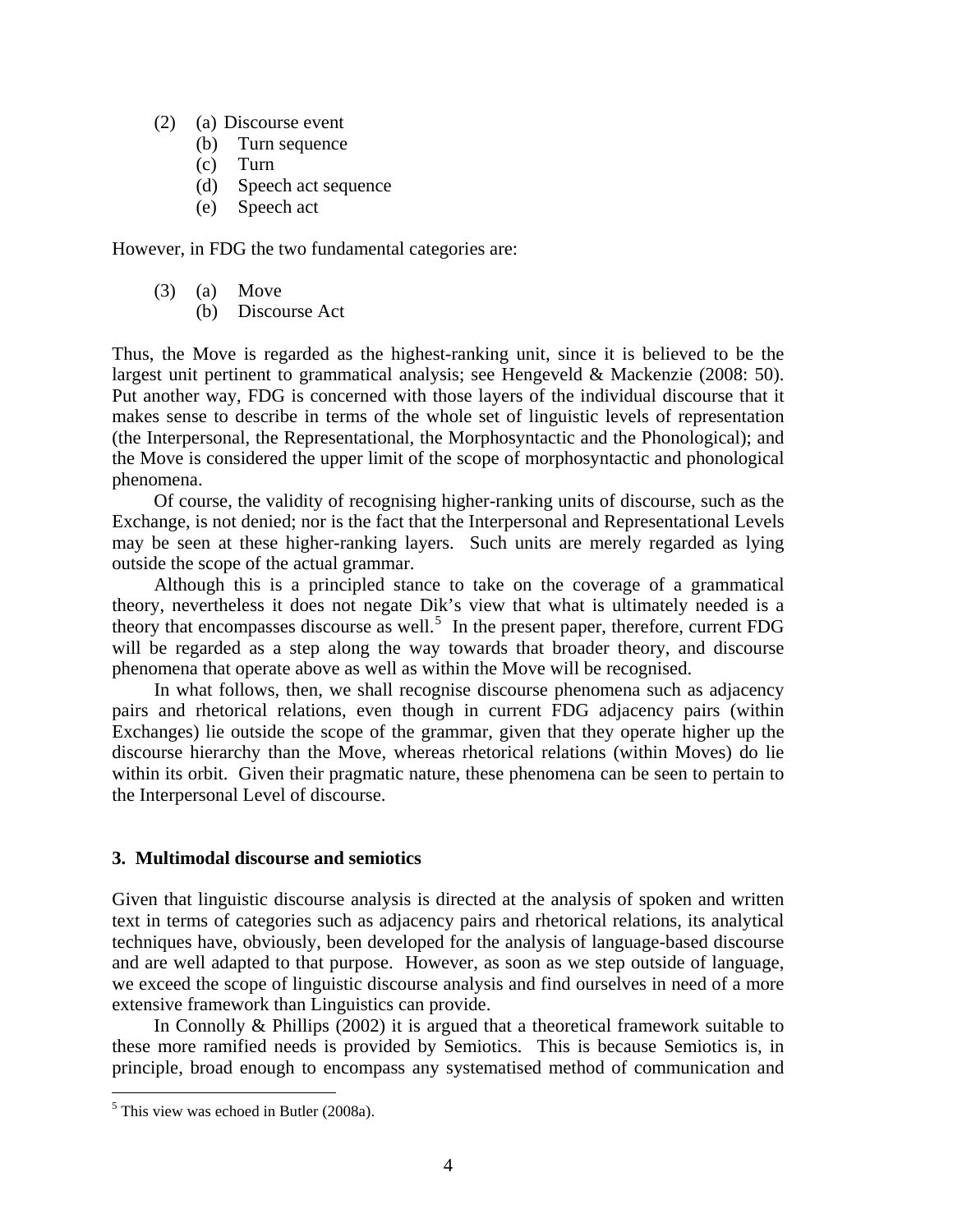can, therefore, provide an appropriate framework for the handling of multimodal discourse.<sup>[6](#page-4-0)</sup> If we want linguistic discourse, as analysed and described in accordance with the principles of FDG, to be regarded as an integrated component of such an overarching framework, then the implication is that FDG be treated as a branch of semiotic theory. This is consistent with de Saussure's view (1966: 16) that Linguistics is part of Semiotics,<sup>[7](#page-4-1)</sup> and that the general principles of semiotics apply *a fortiori* to Linguistics. Furthermore, the idea of a semiotic approach to Functional Linguistics is, of course, already familiar from Systemic Functional Grammar; see, for instance Halliday (1978), who speaks of language as "social semiotic".<sup>[8](#page-4-2)</sup>

 Semiotics is based around the notion of "signs", which are characterised by the fact that they designate entities, processes or attributes other than themselves, a property which makes them very useful tools for the purposes of communication in contexts where they can be produced and interpreted by those who share a knowledge of the sign system involved. The communicative use of signs is a central concern in Semiotics, which thus has a clear functional character.

 A sign, as has just been noted, involves the pairing of a form with a meaning. In Saussurean terms, the former is known as the "signifier" and the latter as the "signified".<sup>[9](#page-4-3)</sup>

 Following the tradition of Peirce (1931-1958), signs are generally classified into three categories: $10$ 

(4) (a) Symbolic signs.

 $\overline{a}$ 

- (b) Iconic signs.
- (c) Indexical signs.

Symbols involve an arbitrary, conventional relationship between signifier and signified. An example of a symbol is the word "river". On the other hand, a river could be denoted on a map by means of a blue line, drawn in such a way as to reflect or mimic the course of a river. This depiction of the river would be an icon, as it bears not an arbitrary relationship but a perceptible physical resemblance to what it signifies.<sup>[11](#page-4-5)</sup> As for indices, these bear a natural (often causal) relation to what they signify. For instance, a puddle is an index if it is taken as a sign that there has recently been a shower of rain.

<span id="page-4-0"></span> $6$  The six-level semiotic framework proposed by Stamper (1991) is particularly attractive. See further

<span id="page-4-1"></span>Connolly (2002).<br><sup>7</sup> Actually, de Saussure uses the term Semiology rather than Semiotics. He also envisages a somewhat narrower view of the field than is current today, restricting it to the study of what in Peirce's terminology would be called symbols.

<span id="page-4-2"></span><sup>&</sup>lt;sup>8</sup> See in particular Halliday (1978: 123). Hodge & Kress (1988: 1-2) distinguish between what they term "mainstream semiotics", with its emphasis on structures and codes, and "social semiotics", which stresses function and interactivity in the communication process.

<sup>&</sup>lt;sup>9</sup> Peirce uses an alternative nomenclature, but this need not concern us here.

<span id="page-4-4"></span><span id="page-4-3"></span> $P<sup>10</sup>$  This classification is not absolute. It is possible for a sign to belong to more than one category at the same time. However, in practice it is usually possible to identify the primary or dominant category to which a particular sign belongs.

<span id="page-4-5"></span><sup>&</sup>lt;sup>11</sup> Purchase (1998: 9, 1999: 249) subclassifies icons into two types: "concrete" and "abstract". A concrete icon is a relatively faithful representation of what it denotes. An example is a picture of a boat, since the visual representation looks very like the actual boat that it depicts. (Of course, it will probably not be *identical* to a view of the real boat, as it will probably be smaller.) An abstract icon bears less fidelity to the physical appearance of what it denotes. The representation of a river by means of a line on a map is an example of this type.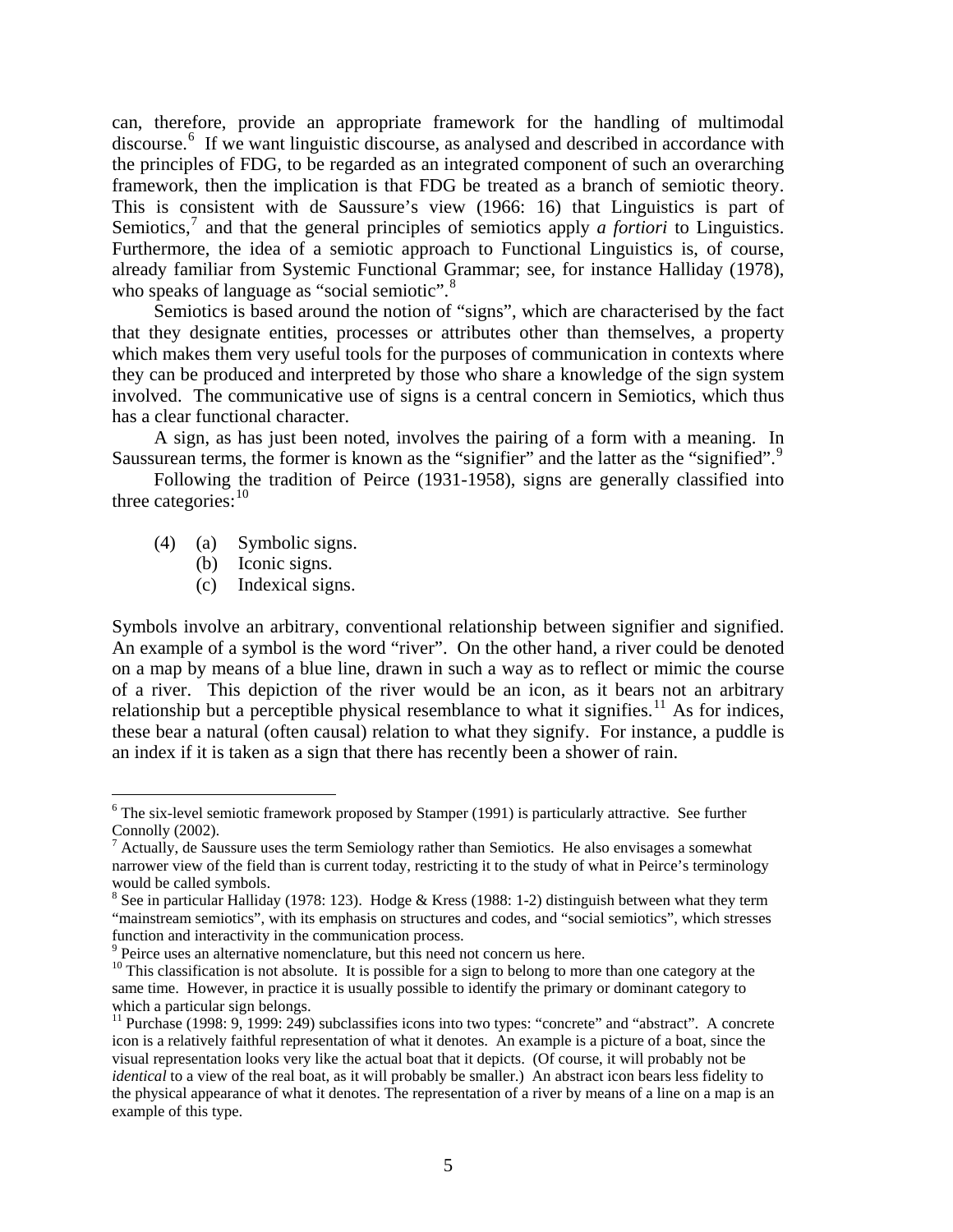#### **4. The analysis of multimodal discourse**

Let us, then, explore the feasibility of carrying out semiotic discourse analysis on multimodal material in a manner compatible with the discourse-oriented approach embodied in FDG and cognisant of the scope envisaged in Dik (1997b: 409-441). We shall consider two scenarios:

- (5) (a) Multimodal discourse realised by means of a combination of spoken language and non-verbal gestures.
	- (b) Multimodal discourse realised by means of a combination of written language and images (as, for instance, in a typical web page).

We shall see that both scenarios afford some encouragement in our enterprise.<sup>[12](#page-5-0)</sup>

 As a preliminary step, however, we need to make some brief remarks about the semiotics of non-verbal gestures and of (still) images. Gestures can be symbolic, iconic or indexical. For instance, in Northern Europe, nodding the head can symbolise agreement or affirmation; holding the flat palm of the hand downwards at a certain distance from the ground can indicate iconically the height of a child; and instinctively throwing up one's hands in horror can be an index of an unpleasant shock.

 Images can function either as symbols or as icons. An example of an image serving as an icon has already been given. An example of an image acting as a symbol can be seen in the representation of a diode in an electrical circuit: see Figure 1. This is not an iconic representation, as diodes are not really that shape.<sup>[13](#page-5-1)</sup>

# $\frac{1}{\sqrt{2}}$

#### Figure 1: Representation of a diode

 As has been pointed out by Worth (1981: 174), pictures differ from language in that they do not admit of a propositional-type analysis; we do not normally say of a pictorial representation that it makes a factually true or false statement. On the other hand, we may say that it does or does not correspond with reality, as is the case with states-ofaffairs represented in language.

<span id="page-5-0"></span> $12$  In order to keep the discussion within manageable bounds, we shall have nothing to say here about the semiotics of music, sound effects or moving images.

<span id="page-5-1"></span><sup>&</sup>lt;sup>13</sup> In addition to their symbolic or iconic value, images can also contain indexical information. For example, discoloration can be a natural sign of age in a photograph.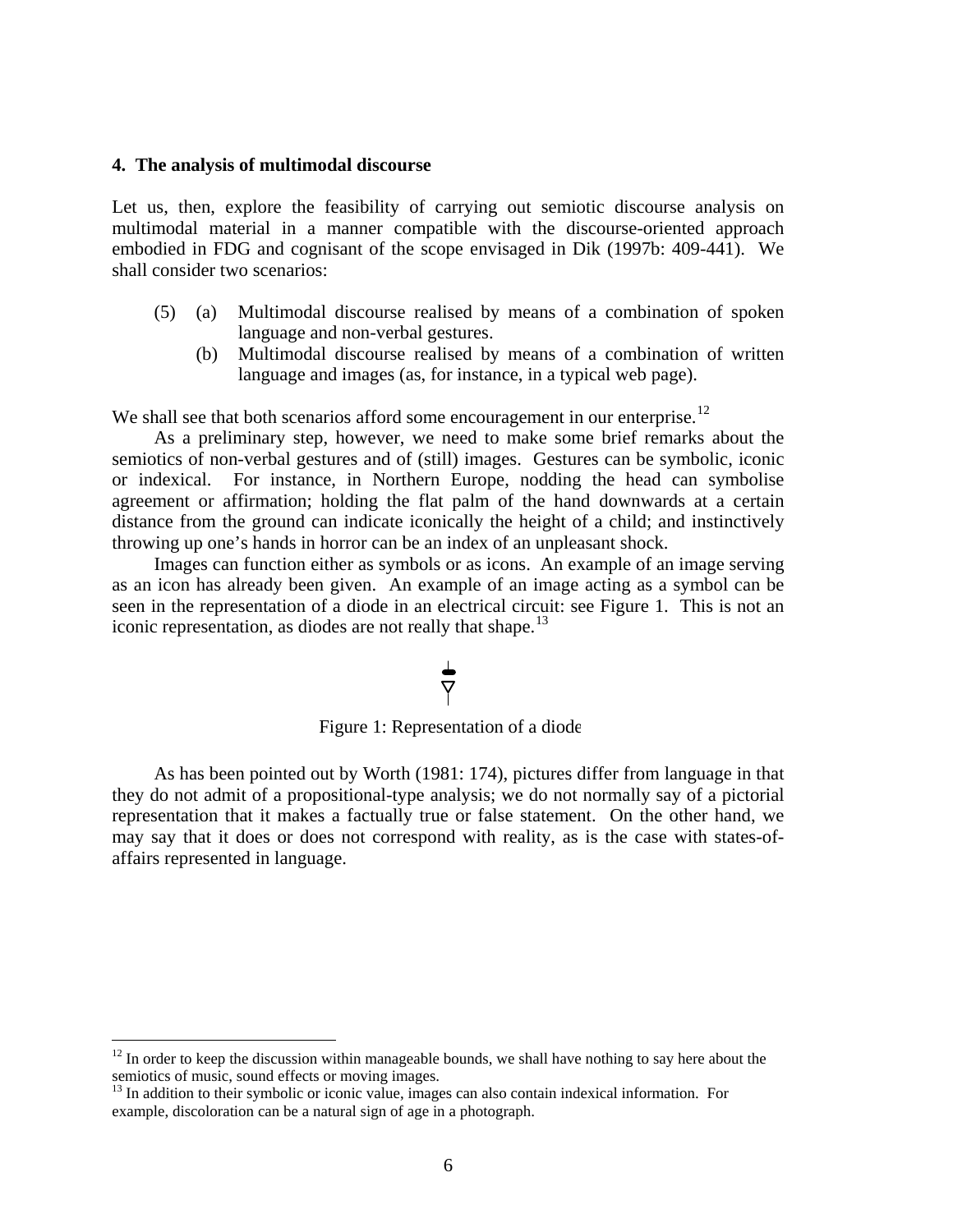#### **4.1** Talk and non-verbal communication

To begin with, consider the following purely verbal Exchange:

 (6) JIM*:* Where's the car? KAREN*:* There.

A linguistic discourse analysis of this Exchange would reveal information such as the following. The Exchange consists of a Move by Jim followed by a Move by Karen. Jim's Move consists of a single, interrogative Discourse Act, while Karen's Move comprises a single declarative Discourse Act. These two Moves form an adjacency pair comprising a question followed by an answer.

Now suppose that the Exchange had, instead, taken the following form:

 (7) JIM*:* Where's the car? KAREN*: Points at the vehicle.* 

This time, Karen's response is non-verbal. However, the meaning of her gestural response is the same as if it had been verbalised as *There*. As a Discourse Act, declarative in character, it similarly functions as the second Move in an Exchange, constituting the answer to a question within an adjacency pair.

 This example illustrates the possibility of extending the methods of linguistic discourse analysis to a multimodal dialogue. However, because the dialogue combines two different sign-systems, the discourse analysis is, of course, semiotic rather than purely linguistic.

Let us exemplify this idea further. Consider the following Exchange:

 (8) LOUISE*:* Are you comfortable? MIKE*:* Yes. *(Spoken slowly, without tension, and with a low-falling tone.)* 

This verbal Exchange would be analysed from the discourse point-of-view in the same way as (6), with the additional information that (as indicated by the prosodics) Mike shows a favourable, relaxed attitude.

Now imagine that the Exchange had, instead, been as follows:

 (9) LOUISE*:* Are you comfortable? MIKE*: Nods and smiles happily.*

Mike's gesture of nodding fulfils the same discourse function as the verbal response *Yes* would have done. In addition, the smile indicates a favourable, relaxed attitude. Hence, the multimodal Exchange may be given a semiotic discourse analysis similar to example (7), but again supplemented by the same attitudinal information as in (8).

 In the previous two examples, it has proved straightforward to extend the concepts of linguistic discourse analysis to multimodal material. Next, let us take a slightly different example: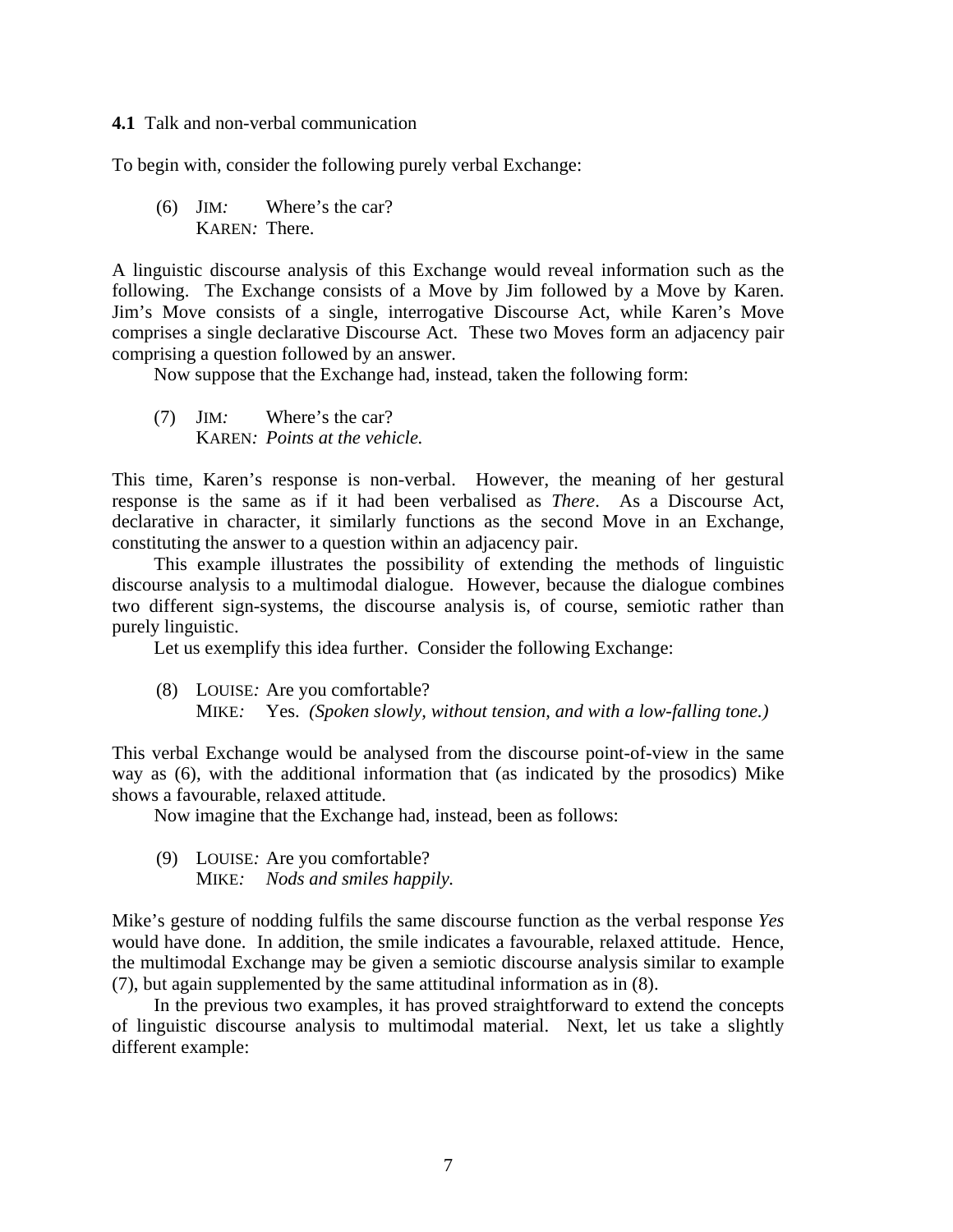# (10) NEIL: I've found your pen. *Shows Olivia the pen.*

Assume for the moment that Neil does not show Olivia the pen until he has finished his utterance. In that case, (10) can be described as a discourse Move consisting of two Acts, declarative in character, the first verbal and the second gestural. Moreover, there is a rhetorical relationship between the two Acts, such that the second constitutes "evidence" for the first.  $14$ 

 Suppose now that Neil showed Olivia the pen either before or at the same time as producing the utterance. Apart from the actual sequencing of the two communicative Acts, the discourse analysis would be unchanged. Neither the declarative nature of the Acts nor the rhetorical relationship between them would be altered.

 This example illustrates an important point about the semiotic discourse analysis of multimodal material, namely that discourse relationships between communicative Acts are not necessarily sequential. However, this fact does not vitiate the analysis; it simply calls for an extra level of flexibility in the analysis compared with purely linguistic discourse analysis.<sup>[15](#page-7-1)</sup>

Let us move on to another example:

 (11) PAT: This is what the area looked like before they built the factory. *Shows Robert a picture of the area as it used to be.* 

The semiotic discourse analysis of this discourse Move is similar to that of (10), except that the rhetorical relationship between the two Acts is different. In (11) the second, gestural Act is an "elaboration" of the first, verbal Act. This elaboration is made possible (in the present example) because the gesture involves the presentation of an iconic sign conveying further information, namely the landscape that it depicts.

# **4.2** Text and images

 $\overline{a}$ 

Let us now move on to consider multimodal discourse conducted by means of a combination of written language and images. One issue that arises again here is the frequent absence of linearity in the organisation of the discourse. For instance, a single page may contain one or more pieces of writing and one or more images, all being visible at the same time.<sup>[16](#page-7-2)</sup> Moreover, a single page may contain more than one thread of

<span id="page-7-0"></span><sup>&</sup>lt;sup>14</sup> The treatment of rhetorical relationships is here based on Rhetorical Structure Theory; see Mann  $\&$ Thompson (1987), Gulla (1997) and Verschueren (1999: 140-143). 15 Relationships that are not of a rigid sequential nature are, of course, by no means a novel concept in

<span id="page-7-1"></span>Linguistics. We are familiar, for instance, with prosodic phenomena, such as intonation, having a structure that is, in effect, superimposed upon the syntax of an utterance. With particular reference to the statement of a claim and the statement of evidence to support that claim, we may note that if both these statements are expressed in language, then there is no fixed order that the two statements must follow. For instance, we could say either "The grass is glistening white. There has been a frost overnight." (with the statement of the evidence preceding that of the claim which it supports) or "There has been a frost overnight. The grass is glistening white." (with the reverse ordering).

<span id="page-7-2"></span><sup>&</sup>lt;sup>16</sup> In some kinds of discourse, notably those which use web sites as their platform, there is scope for additional structural complications. The obvious example is the non-linearity attributable to the use of hyperlinks, which often result in the absence of any one predictable path through a document. (This can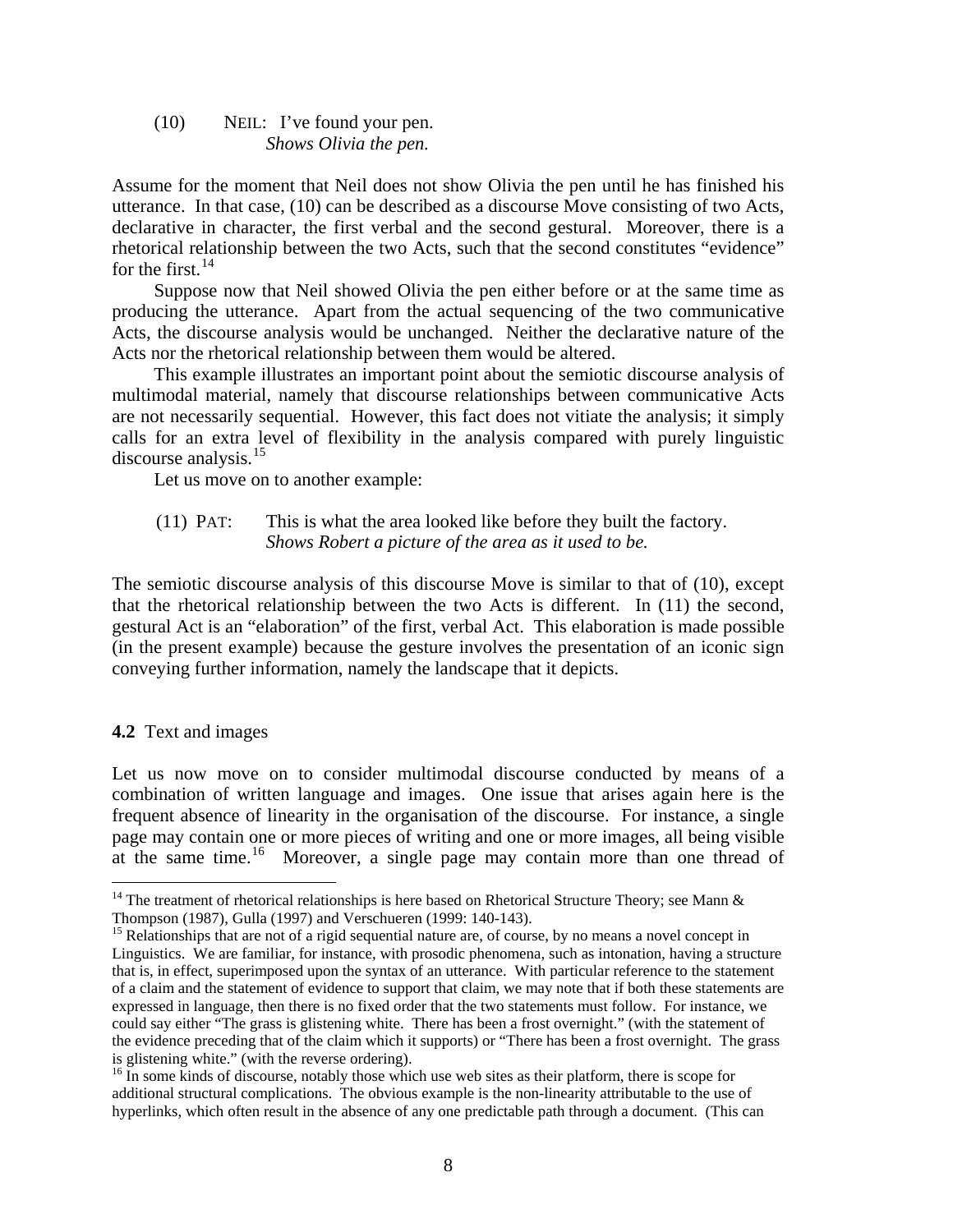discourse. For example, a news page may feature several stories, each with its own pictorial illustrations.

 In order to help us analyse such a page, it may help if we make the following distinctions. Firstly, let us recognise the conventional dichotomy:

- (12) (a) Foreground material, which can be composed of text, images or both.
	- (b) Background, against which the foreground material is set.

In the present context, the difference between the two types is, in essence, that foreground material contributes to the content of the page, whereas background does not. For instance, in a web page consisting of written text appearing against a backdrop of mottled "wallpaper", the text constitutes the foreground material, whereas the "wallpaper" forms the background. Secondly, let us subclassify foreground images in terms of the following categories:

- (13) (a) Consolidated.
	- (b) Perfunctory.

A "consolidated" image is one that is integrated into at least one thread of discourse, which in some way it serves to illustrate. Any other foreground image is "perfunctory". Perfunctory images may be included in cases where the sheer presence of pictures or other content-bearing graphical material is felt by the designer to be important to the aesthetic appearance of a page, even though the images are not integrated into the text. Another example of a perfunctory image is a logo at the head of a page, which serves to lend it official status, but is not fully integrated into any thread of discourse. However, for the remainder of this paper we shall be concerned almost exclusively with consolidated images.

 Fiske (1990: 103-6) points out that images can sometimes signify more than what they literally depict. For instance, a picture of a group of police officers may (in an appropriate context) stand for, or represent, the police in general. Let us develop this point a little, adding some examples of our own.

 As a starting point, consider a full-length picture of Martin Luther King, accompanied by the text "Martin Luther King". In this example, the linguistic text and the picture share the same denotation without the interposition of any figurative interpretation. However, if the text "Martin Luther King" were illustrated by a picture of just King's face, then we would have a case of synecdoche (a part representing the whole), with the literal depiction of the image (the face) figuratively representing the entire man denoted by the accompanying text.

 A slightly different example may be found in a book sales-catalogue in which the details of each book are accompanied by a picture of the book concerned. In this case, we have a type-token relationship. The image literally portrays an individual instance (or token) of the book concerned, whereas the accompanying text generalises across all the individual physical copies to the type, denoted by the book title, which the individual

happen whether the content is expressed by means of language text alone or by means of multimodal communication.) Another possibility is the embedding of one discourse within another, as for instance when a video forms part of a web page. However, complications such as these will not be addressed in the present paper.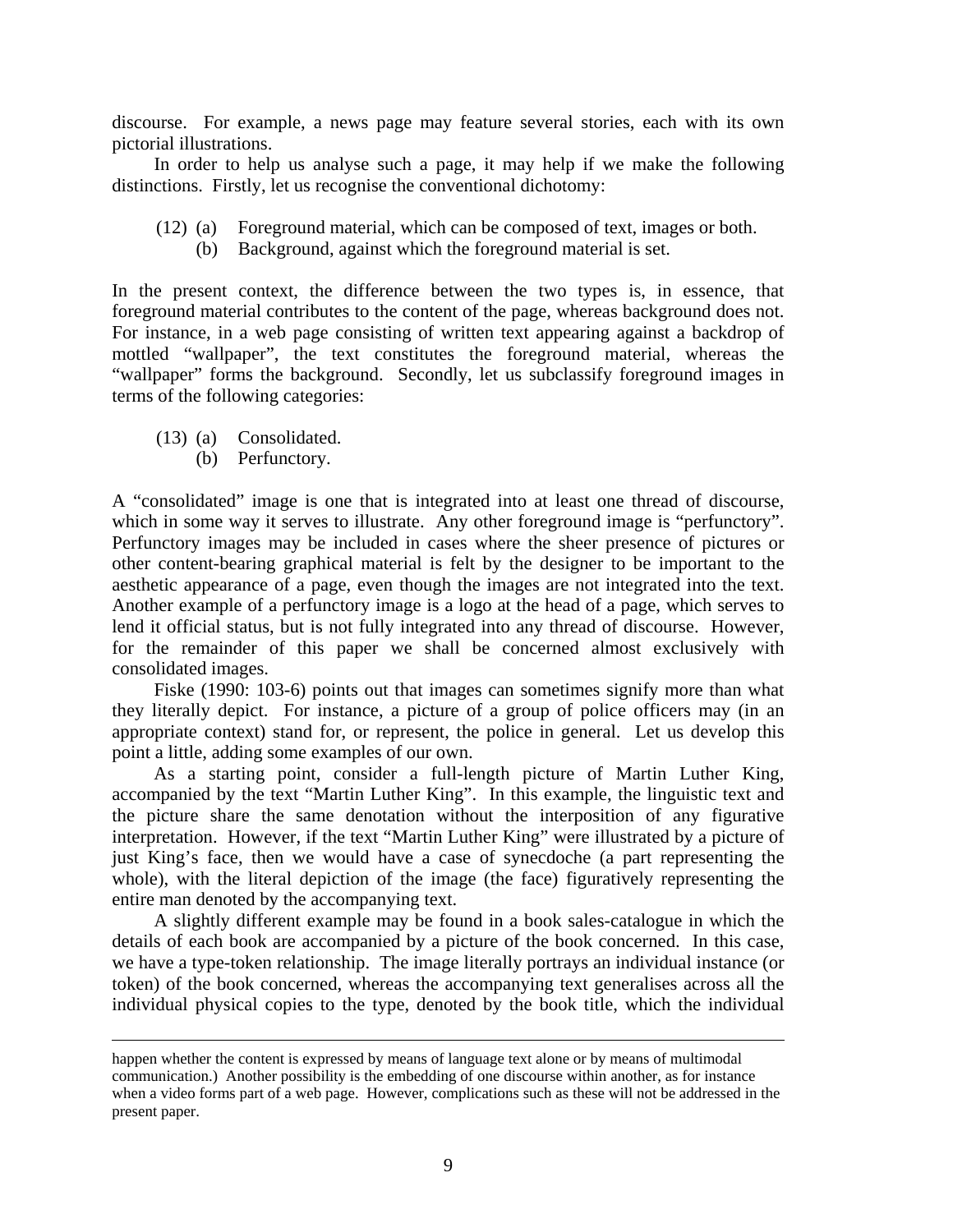tokens instantiate. For a more complex example, imagine now that the picture of the book appears on a page headed "gifts", which also contains pictures of a CD, a game and a video. Here, as well as the type-token relationship between the individual book depicted and the generic book, we have a case of class inclusion, since a book is (in this example) included within the broader category of gift, denoted by the page heading.

 It is interesting to pause for a moment and note the kinds of relationships involved in these examples; they include sameness of denotation, the part-whole relationship and class inclusion. These are among the most important relationships recognised within the quite separate field of lexical semantics, where they pertain respectively to synonymy, meronymy and hyponymy; cf. Cruse (2000: 150-160) and Royce (2007: 70).

 Another commonality between images and language text is that, according to Kress & van Leeuwen (1996: 127-9), images can, at least to some extent, embody communicative Acts; see also O'Toole (1994). Kress & van Leeuwen refer to Halliday's (1994: 69) classification of speech functions in relation to their expected responses:

(14) (a) Giving information.

 $\overline{a}$ 

- (b) Giving goods/services.
- (c) Demanding information.
- (d) Demanding goods/services.

Most images provide information of some kind, such as the physical appearance of a person or object. However, Kress & van Leeuwen suggest that some images demand a particular kind of (imaginary) service, namely that the viewer should agree to engage in a make-believe, temporary social relationship, for instance with an seductive-looking lady depicted as smiling and beckoning.

 As well as embodying communicative Acts, images may fulfil rhetorical functions, as demonstrated by Kong (2006) and Matthiessen (2007: 33-36). For example, a portrait (whole or part) alongside a mention of the name of the person concerned may well function as an elaboration, providing information which is additional to that in the text and which is not readily conveyed textually.<sup>[17](#page-9-0)</sup> Alternatively, a picture of a book in a page headed "gifts" serves as an exemplification of that term (rather than an elaboration with the aim of showing us what a book looks like). Both elaboration and exemplification are textbook examples of rhetorical relations, whose purpose is to link constituents of a text together in a coherent, comprehensible and identifiable manner, in order to progress the discourse; see Verschueren (1999: 140-142).

 Further examples may be found on the website of the UK Natural History Museum (NHM). On a page entitled "Butterflies", NHM (2010b), the written text indicates that there are a number of common types of butterfly, and three examples are presented by means of images, labelled "clouded yellow", "red admiral" and "speckled wood", respectively. On another page, NHM (2010a), the written text offers guidance on the recognition of different types of British bumblebee, and makes reference to various shades of yellow or orange hair-colours that such bees may exhibit. These shades are illustrated with the help of an image, which elaborates upon the text giving a more exact idea of the shades in question than could be achieved through verbal means alone.

<span id="page-9-0"></span> $17$  Admittedly, the appearance might be so familiar that the depiction is in practice superfluous to the reader, but this is by no means always the case.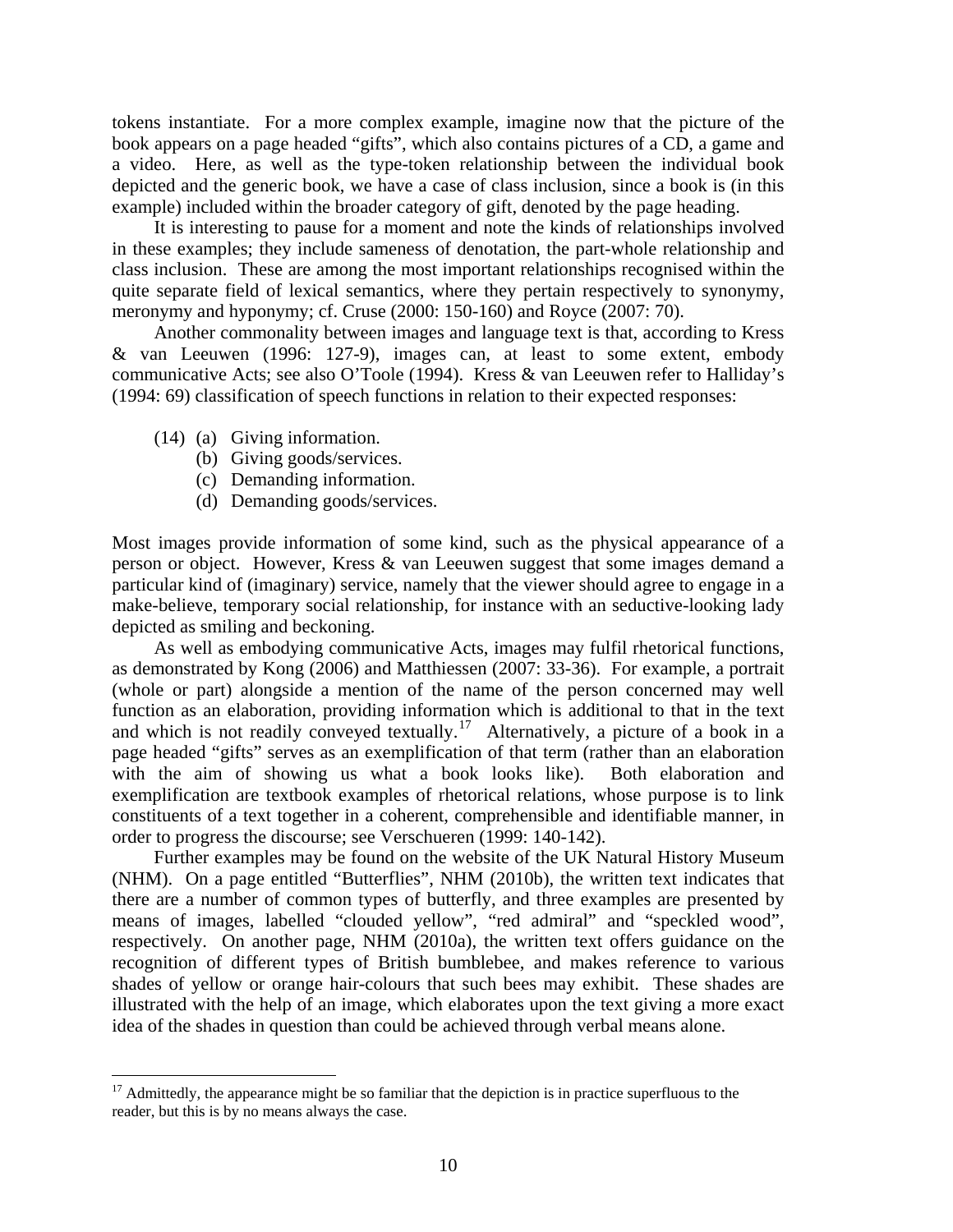# **5. Relating linguistic and non-linguistic modes**

**5.1** Multimodal discourse and context

In order to accommodate multimodality within the approach to discourse adopted in FDG, it is necessary to postulate a broader discourse framework, into which FDG can fit as seamlessly as possible. This is what we have attempted to do in the present paper. In pursuance of the seamless fit, we have employed discourse-analytic constructs, in particular adjacency pairs and rhetorical relations, to bridge the divide between linguistic and non-linguistic modes.

 In a multimodal individual discourse, each contributory mode supplies (part of) the discoursal context of the others. Thus, non-verbal modes belong to the context of the verbal, and vice versa. Of course, a full multimodal discourse analysis would need to include a semiotic analysis of all the relevant modes, both verbal and non-verbal. From a purely linguistic point of view, this kind of analysis would have the potential to provide semiotically-based descriptions of the discoursal context that were highly compatible with the description of language itself. Let us now give some further consideration to such a possibility.

## **5.2** Analysing discoursal context

In Connolly (2007: 14), a distinction is drawn between the following:

- (15) (a) Discoursal context.
	- (b) Situational context.

If T represents a text or text-fragment that constitutes the focus of a discourse analysis, then the situational context lies outside of T or any other text, whereas the discoursal context consists in one or both of the following:

 (16) (a) Co-text. (b) Inter-text.

Co-text is supplied from within T, whereas inter-text is supplied from other discourse(s) than T.

 Discoursal context is made up of signs drawn from systems such as the following, some of which were mentioned earlier: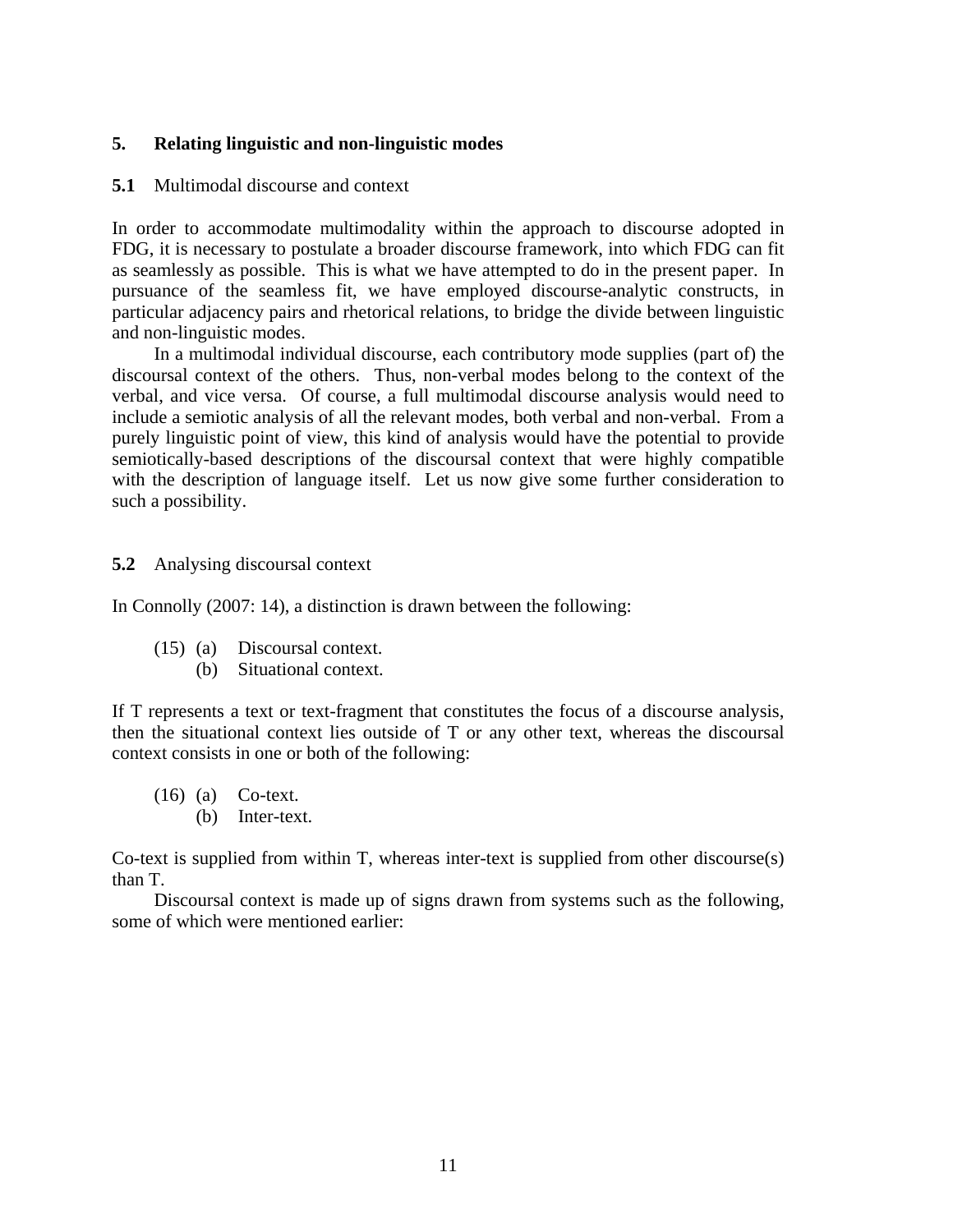- (17) (a) Natural (human) languages.
	- (b) Formal languages, for instance computer programming languages such as Java.
	- (c) Nonverbal systems such as gesture,  $^{18}$  $^{18}$  $^{18}$  facial expression and posture.
	- (d) Non-linguistic vocal effects.
	- (e) Layout and typography of written texts.
	- (f) Images, including pictures and line-drawings such as diagrams.<sup>[19](#page-11-1)</sup>
	- (g) Music.
	- (h) Sound effects. $20$

Signs may, of course, be composites, drawing on more than one of these systems, for example labelled diagrams.

 The analysis of semiotic systems other than natural language, in a manner that is nevertheless compatible with the analysis of natural language, has been pioneered by various authors in the Systemic Functional Linguistic (SFL) tradition, including O'Toole (1994, 2004), Kress & van Leeuwen (1996), Lemke (1998), O'Halloran (2004b,c), Baldry & Thibault (2006), Machin (2007) and Matthiessen (2007). A major thrust of this work has been the generalisation of Halliday's (1994: 179) metafunctional categories of "ideational", "interpersonal" and "textual" meaning into semiotic modes other than natural language. Terminology varies for the generalised categories, but this need not concern us here. The key point is that the SFL categories "ideational" and "interpersonal" correspond sufficiently closely to the FDG categories of "representational" and "interpersonal" to make it worth exploring the possibility that a generalisation of these FDG terms to non-linguistic modes would be equally possible.

 Let us consider again some examples given earlier. Firstly, a gesture of pointing to indicate the position of a vehicle may be analysed both from a representational point of view, as shown in (18a), and from an interpersonal point of view, as shown in (18b):

- (18) (a) The gesture serves to signify (or represent) the location within the immediate physical situational context where the vehicle is situated at the time.
	- (b) The gesture constitutes a declarative (or informative) Act, having the communicative content just described and involving the gesturer and the addressee as discourse-participants. The Act serves to make reference to the location concerned, but does not ascribe any specific property or attribute to that location.

Secondly, a diode symbol in a circuit diagram may likewise be analysed from a representational point of view, as shown in (19a), and from an interpersonal point of view, as shown in (19b):

<u>.</u>

<sup>&</sup>lt;sup>18</sup> See further Lascarides & Stone (2009).

<span id="page-11-1"></span><span id="page-11-0"></span> $19$  Cf. Bretz (1971: 68).

<span id="page-11-2"></span> $20$  Cf. O'Halloran (2004c: 118).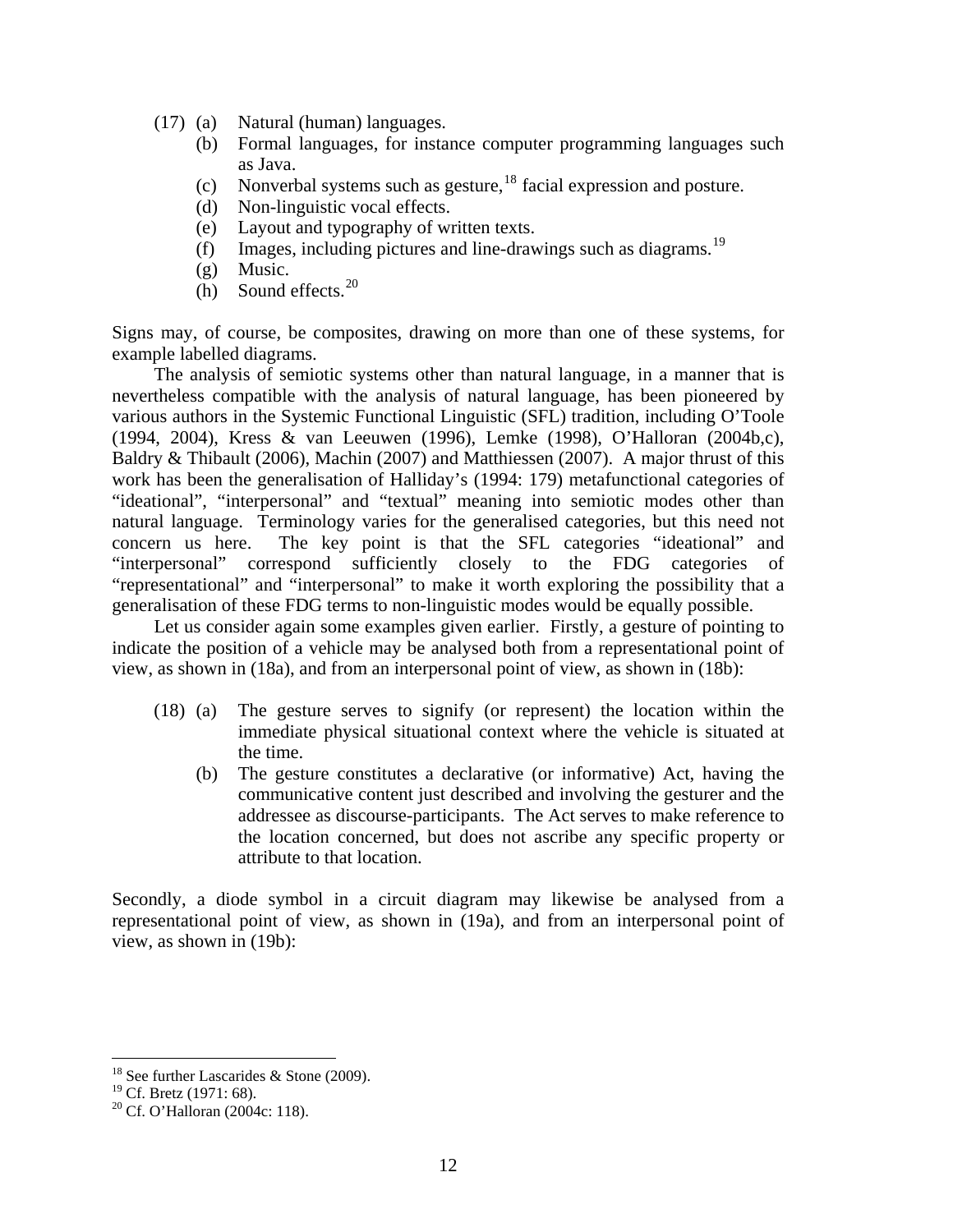- (19) (a) (i) The diagram signifies the electrical circuit,
	- (ii) The symbol signifies a diode that constitutes a component of the circuit.
	- (b) (i) The diagram constitutes a declarative Act, having the communicative content described in (19a.i), and involving the author and the addressees as discourse-participants.
		- (ii) The symbol serves to make reference to the component concerned, and to ascribe to it the property of being a diode as opposed to any other type of component or connector.

Thirdly, an image showing a range of bumblebee hair-colours may similarly be analysed from a representational point of view, as shown in (20a), and from an interpersonal point of view, as shown in (20b):

- (20) (a) The image signifies the bumblebee hair-colours.
	- (b) The image constitutes a declarative Act, having the communicative content just described and involving the web-page author and the addressees as discourse-participants. The Act serves to make reference to the bumblebee hair-colours concerned, and to ascribe to them a range of hues in the orange-yellow spectrum, as opposed to any other hues.

 The analyses in (18-20) are phrased somewhat informally, in the hope of bringing out the parallels with natural language, while not imposing an unwarrantedly detailed linguistic description upon non-linguistic communication. Nevertheless, there is scope for a more formal notation, if and when agreement is reached as to what exactly it should contain.

 As for the lower levels of structure, natural language is unique in having a both Morphosyntactic Level and a Phonological level. Nevertheless, other modes also have a level of form, of some kind. For instance, generally speaking, gestures may be characterised in terms of shape and movement; diagram-components in terms of shape and tone or colour, as well as graphical devices such as lines or arrows connecting them to other components; and pictures in terms of their composition.<sup>[21](#page-12-0)</sup> If non-linguistic modes are amenable to semiotic analysis at the level of form, on the basis of their internal structure(s) and constituents, then some degree of compatibility with the linguistic description of natural language may well be achievable.

 Needless to say, much further work is needed on the semiotic analysis of discoursal context, in order to provide a clearer idea of what is involved, and of the extent to which the idea is feasible. However, such research will bring a twofold benefit. It will not only enhance our ability to describe the discoursal context of natural language, but it will also, at the same time, develop our ability to carry out multimodal (rather than just linguistic) discourse analysis, if such is our desire.

<span id="page-12-0"></span><sup>&</sup>lt;sup>21</sup> See further Kress & van Leeuwen (1996: 181-229).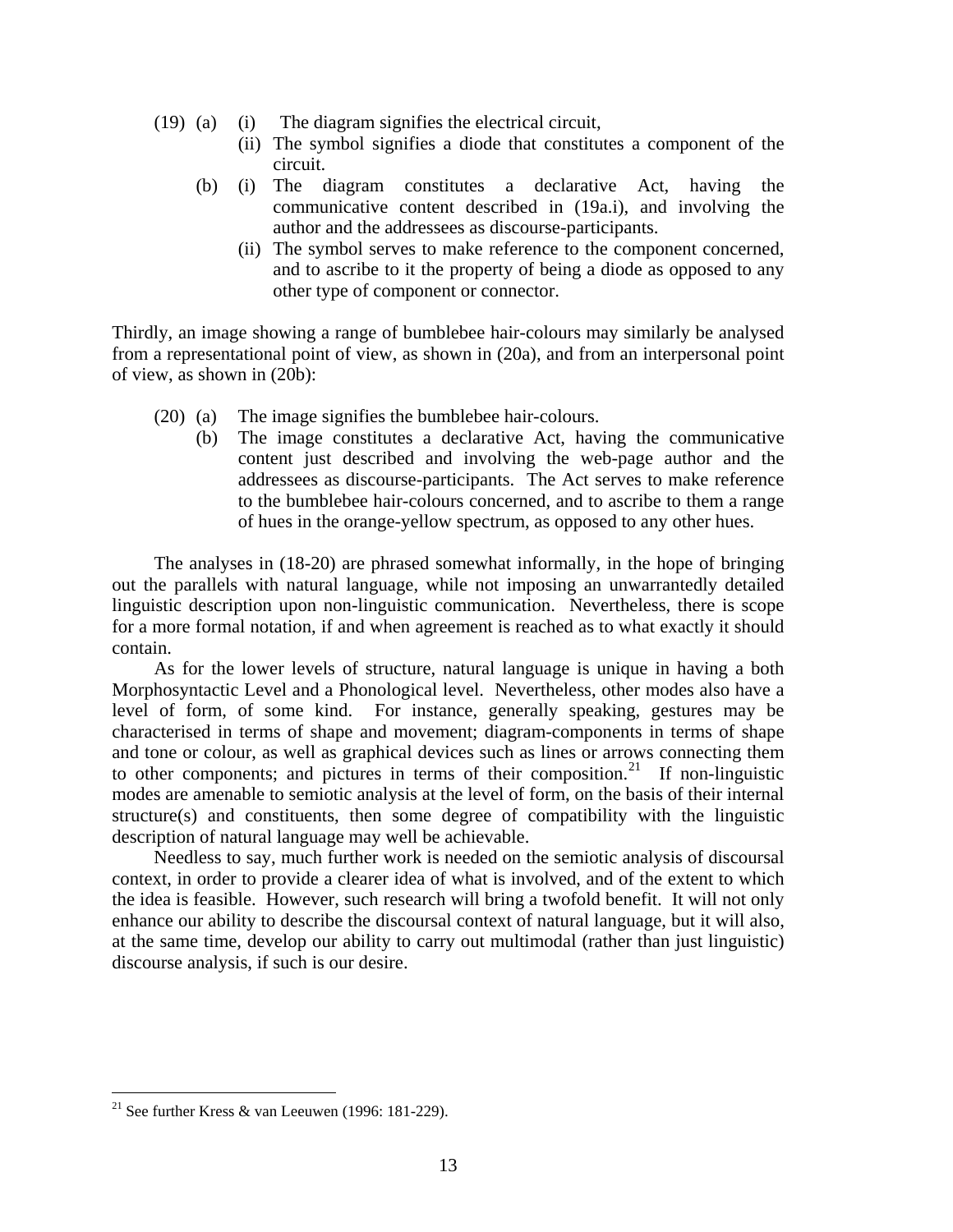#### **6. Conclusion**

The conclusions that may be drawn from this paper are as follows. First of all, a multimodal approach to discourse analysis that is compatible with FDG seems feasible, though it will need further exploration and development. This multimodal discourse analysis is applicable both to combinations of speech and gestural communication and to combinations of written text and images, at least. Furthermore, some concepts normally associated with lexical semantics, namely synonymy, meronymy and hyponymy, have turned out to have parallels in multimodal discourse.

 Of course, there is no implication that linguists should be forced into multimodal discourse analysis. However, the option is certainly available for those who are interested, while on the other hand, multimodal discourse analysis also offers a handle on the description of discoursal context for the benefit of those who wish to confine themselves to linguistics but recognise the fact (embodied in the FDG framework) that language function cannot be fully accounted for in isolation from contextual considerations. In fact, the four-level discourse framework proposed in section 2 above may be seen as one contribution to the analysis of discoursal context.

 Hengeveld & Mackenzie (2008: 1) echo the view expressed by Dik (1997a: 4) that a theory of grammar should form part of a broader "pragmatic theory of verbal interaction". Dik maintained that although a grammar, like F(D)G, should be distinguished from a theory of verbal interaction, nevertheless it should be constructed and formulated in such a manner as to permit it to be incorporated into the broader pragmatic theory. Given that human discourse is typically multimodal, it may be seen that the present paper represents an attempt to move towards such an integrated framework.

## **Acknowledgements**

Thanks are due to fellow-participants in the  $13<sup>th</sup>$  International Conference on FG (University of Westminster, London, UK), to Paul Wymer, and to an anonymous referee, for comments and discussion that have helped to improve this paper.

## **References**

- Akman, Varol & Carla Bazzanella (eds.). 2003. The complexity of context. Special issue of *Journal of Pragmatics* 35 (3).
- Auer, Peter. 1992. Introduction: John Gumperz' approach to contextualization. In Peter Auer & Aldo di Luzio (eds.), *The contextualization of language*, 1-37. Amsterdam: Benjamins.
- Auer, Peter. 2009. Context and contextualisation. In Jef Vershueren & Jan-Ola Östman (eds.), *Key notions for pragmatics*, 86-101. Amsterdam: Benjamins**.**
- Bach, Kent. 2004. Minding the gap. In Claudia Bianchi (ed.), *The semantics/pragmatics distinction*, 27-43. Stanford: CSLI.
- Bach, Kent. 2005. Context *ex machina*. In Zoltán Gendler Szabó (ed.), *Semantics versus pragmatics*, 15-44. Oxford: Clarendon Press.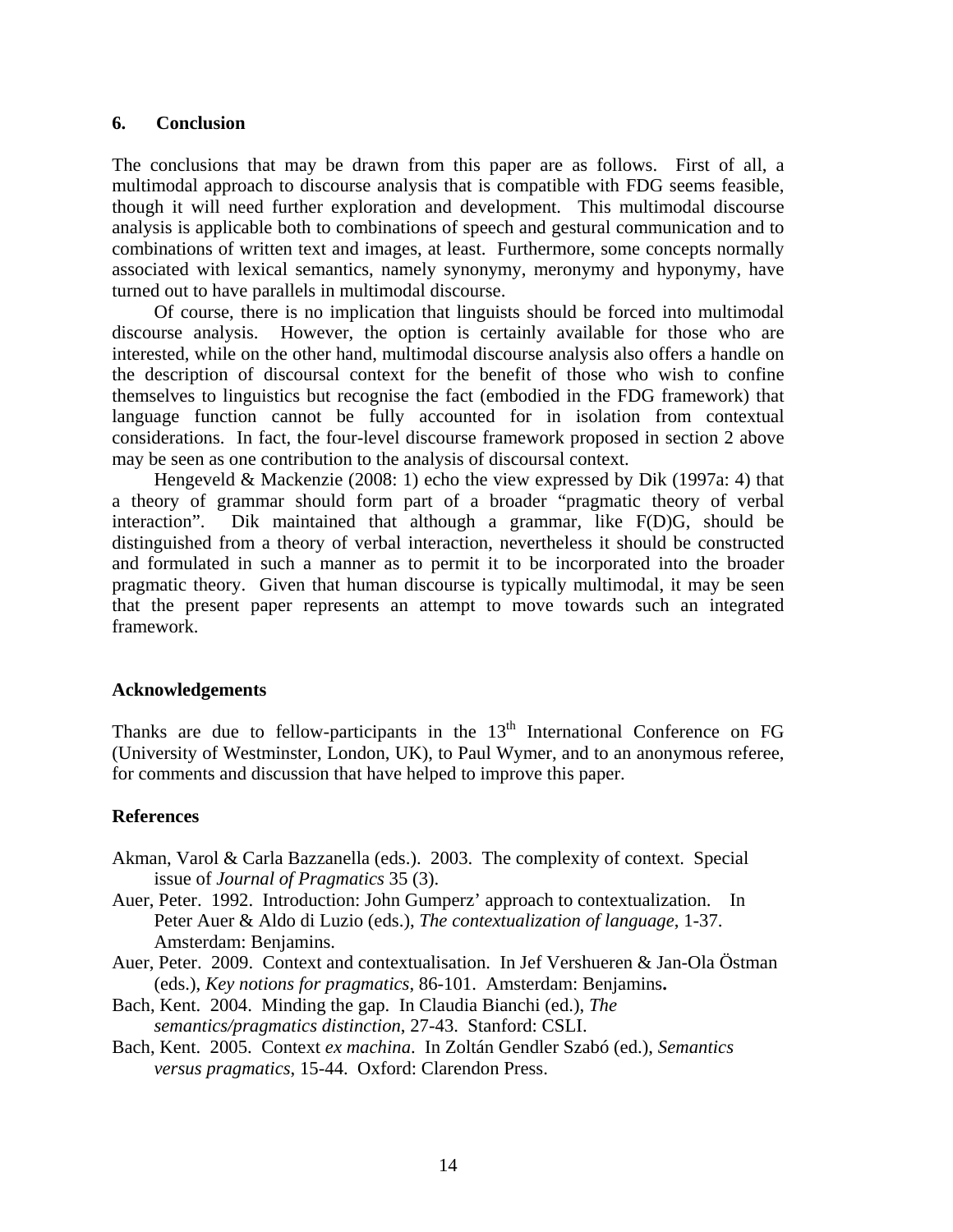- Baldry, Anthony & Paul J. Thibault. 2006. *Multimodal transcription and text analysis: A multimedia toolkit and coursebook with associated on-line course.* London: Equinox.
- Bretz, Rudolf. 1971. *A taxonomy of communication media*. Englewood cliffs, NJ: Educational Technology Publications.
- Butler, Christopher S. 2008a. Back to basics: A reappraisal of the functional enterprise with particular reference to Functional Discourse Grammar. Paper presented at the 13<sup>th</sup> International Conference on Functional Grammar, University of Westminster, London, UK, 3-6 September, 2008.
- Butler, Christopher S. 2008b. Interpersonal meaning in the noun phrase. In Daniel García Velasco & Jan Rijkhoff (eds.), *The noun phrase in Functional Discourse Grammar,* 221-261. Berlin: Mouton de Gruyter.
- Conley, John M. & William M. O'Barr. 1998. *Just words: Law, language and power*. Chicago: University of Chicago Press.
- Connolly, John H. 2002. Accommodating natural language within the Organisational Semiotic framework. In Kecheng Liu, Rodney J. Clarke, Peter B. Andersen & Ronald K. Stamper (eds.), *Coordination and communication using signs,* 3-21*.* Boston: Kluwer.
- Connolly, John H. 2004. The question of discourse representation in Functional Discourse Grammar. In J. Lachlan Mackenzie & María de los Ángeles Gómez-González (eds.), *A new architecture for Functional Grammar,* 89-116*.* Berlin: Mouton de Gruyter.
- Connolly, John H. 2007a. Mental context and the expression of terms within the English clause: An approach based on Functional Discourse Grammar. In Mike Hannay & Gerard J. Steen (eds.), *Structural-functional studies in English grammar,* 193-208*.* Amsterdam: Benjamins.
- Connolly, John H. 2007b. Context in Functional Discourse Grammar. *Alfa: Revista de Lingüística* 51 (2). 11-33.
- Connolly, John H. 2008. Freestanding noun phrases within documents: A pragmatic approach based on Functional Discourse Grammar. In Daniel García Velasco & Jan Rijkhoff (eds.), *The noun phrase in Functional Discourse Grammar,* 263-285. Berlin: Mouton de Gruyter.
- Connolly, John H. & Iain W. Phillips. 2002. Semiotics and the theoretical foundations of multimedia. *Semiotica* 141. 169-184.
- Connolly, John H., Roel M. Vismans, Christopher S. Butler & Richard A. Gatward (eds.). 1997. *Discourse and pragmatics in Functional Grammar.* Berlin: Mouton de Gruyter.
- Cornish, Francis. 2009. *Text* and *discourse* as *context*: discourse anaphora and the FDG contextual component. In Evelien Keizer & Gerry Wanders (eds.), *Web Papers in Functional Discourse Grammar* 82, 97-115.
- Cruse, D. Alan. 2000. *Meaning in language: An introduction to semantics and pragmatics*. Oxford: Oxford University Press.
- Dijk, Teun A. van. 1997. The study of discourse. In Teun A van Dijk (ed.), *Discourse as structure and process*, 1-34. London: Sage.
- Dik, Simon C., ed. Kees Hengeveld. 1997a. *The theory of Functional Grammar, part 1: The structure of the clause.* Berlin: Mouton de Gruyter.
- Dik, Simon C., ed. Kees Hengeveld. 1997b. *The theory of Functional Grammar, part 2: Complex and derived constructions.* Berlin: Mouton de Gruyter.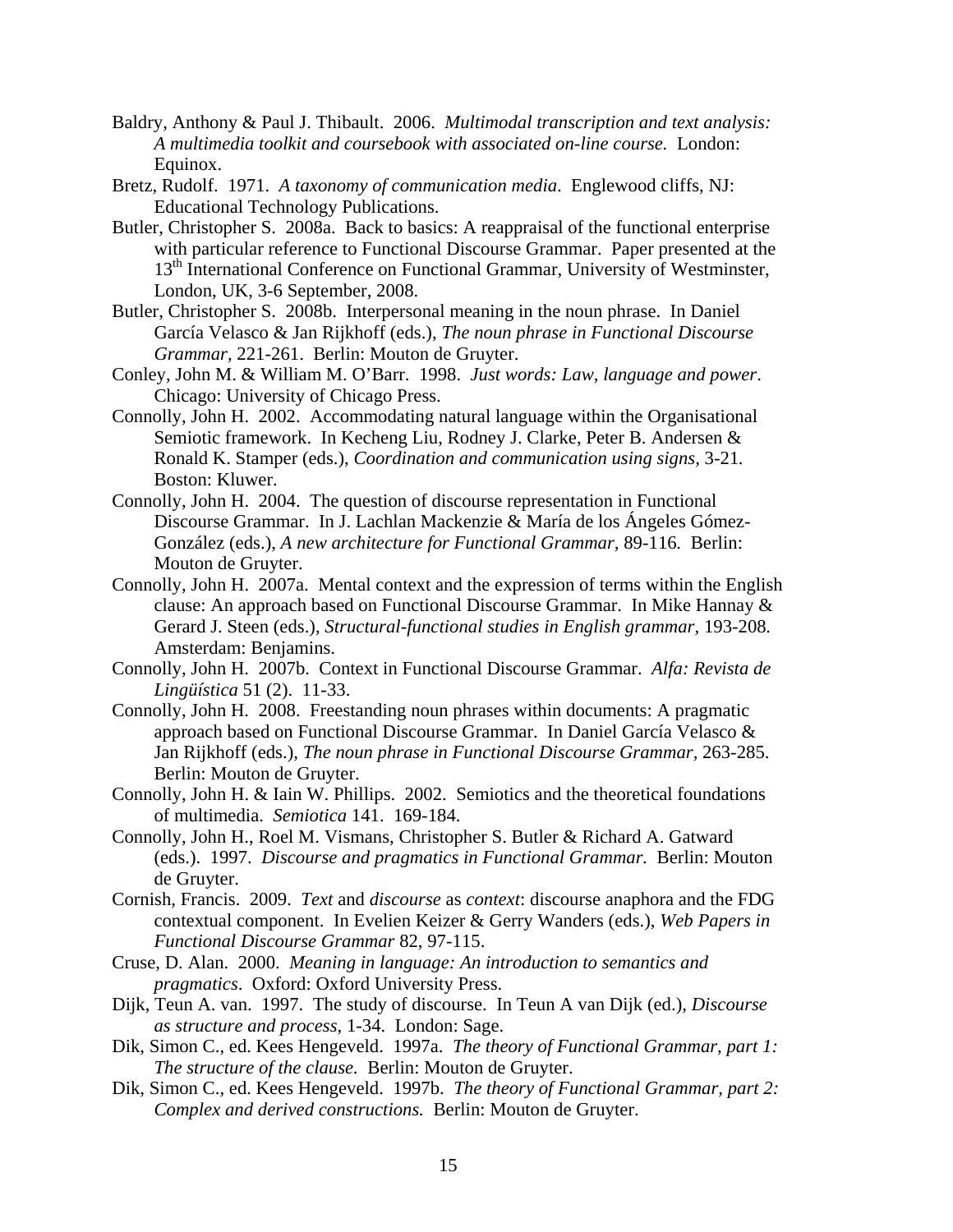- Fetzer, Anita. 2004. *Recontextualising context: Grammaticality meets appropriateness*. Amsterdam: Benjamins.
- Fetzer, Anita. 2007. Context, contexts and appropriateness. In Anita Fetzer (ed.), *Context and appropriateness: Micro meets macro*, 3-27. Amsterdam: Benjamins.
- Fetzer, Anita & Kerstin Fischer. 2007. Introduction. In Anita Fetzer & Kerstin Fischer (eds.), *Lexical markers of common grounds*, 1-13. Amsterdam: Benjamins.
- Fiske, John. 1990. *Introduction to communication studies*.  $2^{nd}$  edn. London: Routledge.
- García Velasco, Daniel. 2008. Functional Discourse Grammar and extraction from (complex) noun phrases. In Daniel García Velasco & Jan Rijkhoff (eds.), *The noun phrase in Functional Discourse Grammar,* 321-363. Berlin: Mouton de Gruyter.
- Givón, T. 2005. *Context as other minds: The pragmatics of sociality, cognition and communication*. Amsterdam: Benjamins,
- Goodwin, Charles & Alessandro Duranti. 1992. Rethinking context: An introduction. In Alessandro Duranti & Charles Goodwin (eds.), *Rethinking context: Language as an interactive phenomenon*, 1-42. Cambridge: Cambridge University Press.
- Gulla, John Atle. 1997. Combining Functional Grammar and Rhetorical Structure Theory for discourse representation. In John H., Connolly, Roel M. Vismans, Christopher S. Butler &, Richard A. Gatward (eds.), *Discourse and pragmatics in Functional Grammar,* 75-89*.* Berlin: Mouton de Gruyter.
- Gumperz, John J. 1992a. Contextualisation and understanding. In Alessandro Duranti & Charles Goodwin (eds.), *Rethinking context: Language as an interactive phenomenon*, 229-254. Cambridge: Cambridge University Press.
- Gumperz, John J. 1992b. Contextualisation revisited. In Peter Auer & Aldo di Luzio (eds.), *The contextualization of language*, 39-53. Amsterdam: Benjamins.
- Halliday, Michael A.K. 1978. *Language as social semiotic: The social interpretation of language and meaning.* London: Arnold.
- Halliday, Michael A.K. 1994. *An introduction to Functional Grammar,* 2nd edn. London: Arnold.
- Hannay, Mike & A. Machtelt Bolkestein (eds.). 1998. *Functional Grammar and verbal interaction*. Amsterdam: Benjamins.
- Hengeveld, Kees & J. Lachlan Mackenzie. 2008. *Functional Discourse Grammar: A typologically-based theory of language structure*. Oxford: Oxford University Press.
- Hodge, Robert & Gunther Kress. 1988. *Social semiotics.* Cambridge: Polity Press.
- Janssen, Theo A.J.M. 2007. A speaker/hearer-based grammar: the case of possessives and compounds. In Mike Hannay & Gerard J. Steen (eds.), *Structural-functional studies in English grammar,* 353-387*.* Amsterdam: Benjamins.
- Keizer, Evelien. 2008. Reference and ascription in Functional Discourse Grammar: An inventory of problems and some possible solutions. In Daniel García Velasco & Jan Rijkhoff (eds.), *The noun phrase in Functional Discourse Grammar,* 181-219. Berlin: Mouton de Gruyter.
- Kong, Kenneth. 2006. A taxonomy of the discourse relations between words and visual. *Information Design Journal* 14. 207-230.
- Kress, Gunther & Theo van Leeuwen. 1996. *Reading images: The grammar of visual design.* London: Routledge.
- Lascarides, Alex L. & Stone, Matthew. 2009. A formal semantic analysis of gesture. *Journal of Semantics* 26, 393-449.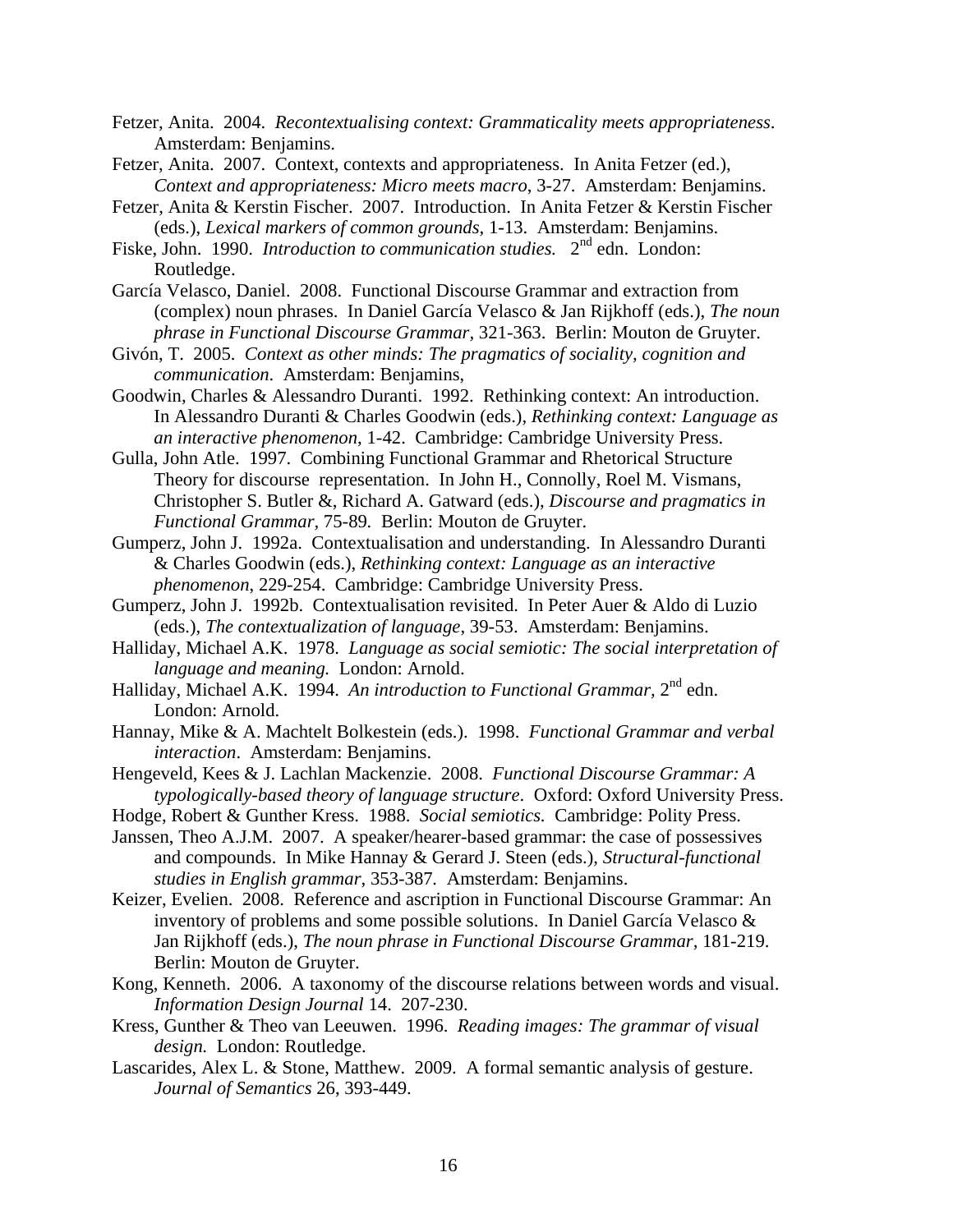- Leeuwen, Theo van. 2004. Ten reasons why linguists should pay attention to visual communication. In Philip Levine & Ronald Scollon (eds.), *Discourse and technology: Multimodal discourse analysis,* 7-19. Washington, DC: Georgetown University Press.
- Lemke, Jay. 1998. Multiplying media: visual and verbal semiotics in scientific text. In James R. Martin & Robert Veel (eds.), *Reading science: Critical and functional perspectives on discourses of science*, 87-113. London: Routledge.
- Linell, Per. 1998. *Approaching dialogue: Talk, interaction and context in dialogical perspectives*. Amsterdam: Benjamins.
- Machin, David. 2007*. Introduction to multimodal analysis.* London: Hodder Arnold.
- Mann, William C. & Sandra A. Thompson. 1987. Rhetorical Structure Theory: A framework for the analysis of texts. *Papers in Pragmatics* 1. 79-105.
- Matthiessen, Christian M.I.M. 2007. The multimodal page: A systemic functional exploration. In Terry D. Royce & Wendy D. Bowcher (eds.), *New directions in the analysis of multimodal discourse*, 1-62. Mahwah, NJ: Erlbaum.
- NHM. 2010a (accessed February 15). *British bumblebee identification guide*. Available at: http://www.nhm.ac.uk/nature-online/life/insects-spiders/identification-guidesand-keys/bumblebees/index.html/.
- NHM. 2010b (accessed February 15). *Butterflies*. Available at: http://www.nhm.ac.uk/nature-online/life/insects-spiders/bugforum/?q=image/tid/26/.
- Norris, Sigrid. 2004. *Analysing multimodal interaction: A methodological framework*. New York: Routledge.
- O'Halloran, Kay L. 2004a. Introduction. In Kay L. O'Halloran (ed.), *Multimodal discourse analysis: Systemic Functional perspectives,* 1-7*.* London: Continuum.
- O'Halloran, Kay L. 2004b. On the effectiveness of mathematics. In Eija Ventola, Cassily Charles and Martin Kaltenbacher (eds.), *Perspectives on Multimodality,* 91- 117*.* London: Continuum.
- O'Halloran, Kay L. 2004c. Visual semiosis in film. In Kay L. O'Halloran (ed.), *Multimodal discourse analysis: Systemic Functional perspectives,* 109-130*.* London: Continuum.
- Okada, Moeko. 2007. Whose common ground? A misunderstanding caused by incorrect interpretations of the lexical markers of common ground. In Anita Fetzer & Kerstin Fischer (eds.), *Lexical markers of common grounds*,183-194. Amsterdam: Benjamins.
- O'Toole, L. Michael. 1994. *The language of displayed art.* London: Leicester University Press.
- O'Toole, L. Michael. 2004. Opera ludentes: The Sydney opera House at Work and Play. In Kay L. O'Halloran (ed.), *Multimodal discourse analysis: Systemic Functional perspectives,* 11-27*.* London: Continuum.
- Peirce, Charles S., ed. Charles Hartshorne & Paul Weiss. 1931-1958. *Collected papers,* vols. 1-8. Cambridge, MA: Harvard University Press.
- Purchase, Helen C. 1998. Defining multimedia. *IEEE Multimedia* 5 (1). 58-65.
- Purchase, Helen C. 1999. A semiotic definition of multimedia communication. *Semiotica* 123. 247-259.
- Rijkhoff, Jan. 2008. Layers, levels and contexts in Functional Discourse Grammar. In Daniel García Velasco & Jan Rijkhoff (eds.), *The noun phrase in Functional Discourse Grammar,* 63-115. Berlin: Mouton de Gruyter.